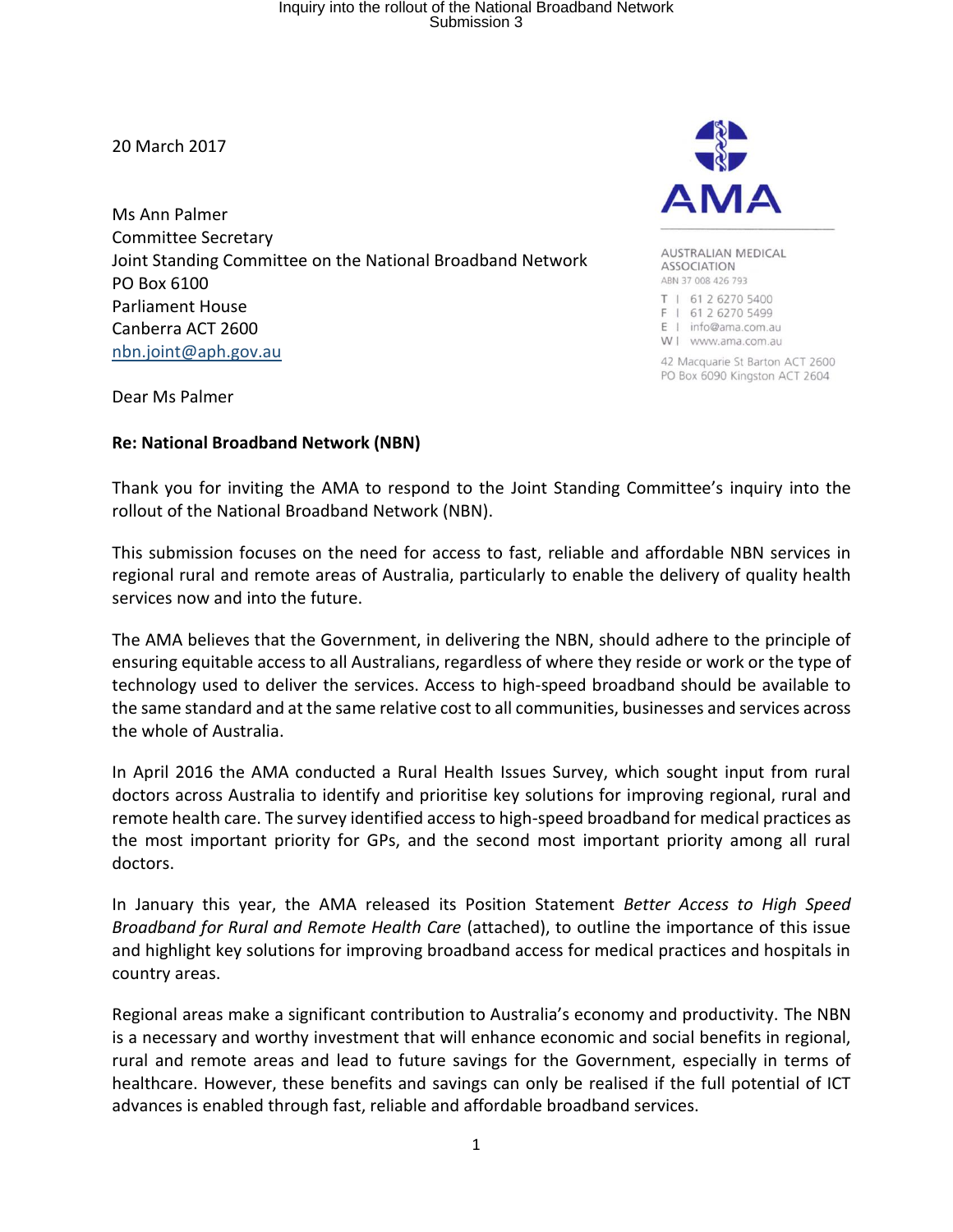Country Australians must have access to NBN services that enable them to conduct the same level of business via the internet as their city counterparts. These NBN services must also have the capacity to meet their future internet needs. This is particularly important for providers of vital health services. Data allowances and speeds must be sufficient to enable two-way applications for eHealth and tele-health (including the transfer of high resolution medical images), medical education, videoconferencing, VoIP and other applications.

However, it is widely acknowledged that there are significant cost, data allowance, and speed differences between fixed and satellite broadband services, putting some regional and remote areas at a significant disadvantage. While NBNCo (nbn) has advised the AMA that it is looking at how some of these issues can be addressed for critical services like health care, changes are yet to be detailed at this time.

The limitations in the roll out of satellite technology by nbn, particularly the smaller data allowances and higher costs relative to other technologies, are considerable impediments to the take-up of the NBN in regional, rural and remote areas. This 'data drought' needs to be addressed as a matter of priority.

The AMA has been advised by nbn that it is working to identify medical facilities and general practices within the satellite footprint in rural and remote areas that would qualify as Public Interest Premises (PIPs) and therefore be granted access to higher data allowances. This is a small step in the right direction, but the AMA remains concerned that, even as PIPs, these medical facilities will still not have sufficient data allowance to be able to fully utilise the ehealth and telehealth opportunities that are taken for granted in metropolitan areas.

The AMA believes there should be much greater focus by the Government on finding ways to extend the boundaries of the NBN's fibre and fixed wireless footprints into the satellite footprint wherever possible to lessen the reliance on satellite for those living in rural and remote Australia and to address the increase in internet usage over time.

The AMA Position Statement also calls on the Government to:

- 1. Fully consider the recommendations of the 2015 Regional Telecommunications Review, and, in particular, adopt Recommendations 8, 9, and 12, to:
	- a. Develop a new Consumer Communication Standard for voice and data which would provide technology neutral standards in terms of availability, accessibility, affordability, performance and reliability.
	- b. Establish a new funding mechanism, the Consumer Communication Fund to replace the existing telecommunications industry levy and underwrite over the longer term, necessary loss-making infrastructure and services in regional Australia.
	- c. Collect benchmark data on availability and affordability of broadband data and voice services (including mobile services), to be reported annually, in order to improve the understanding of the changing circumstances of regional telecommunications.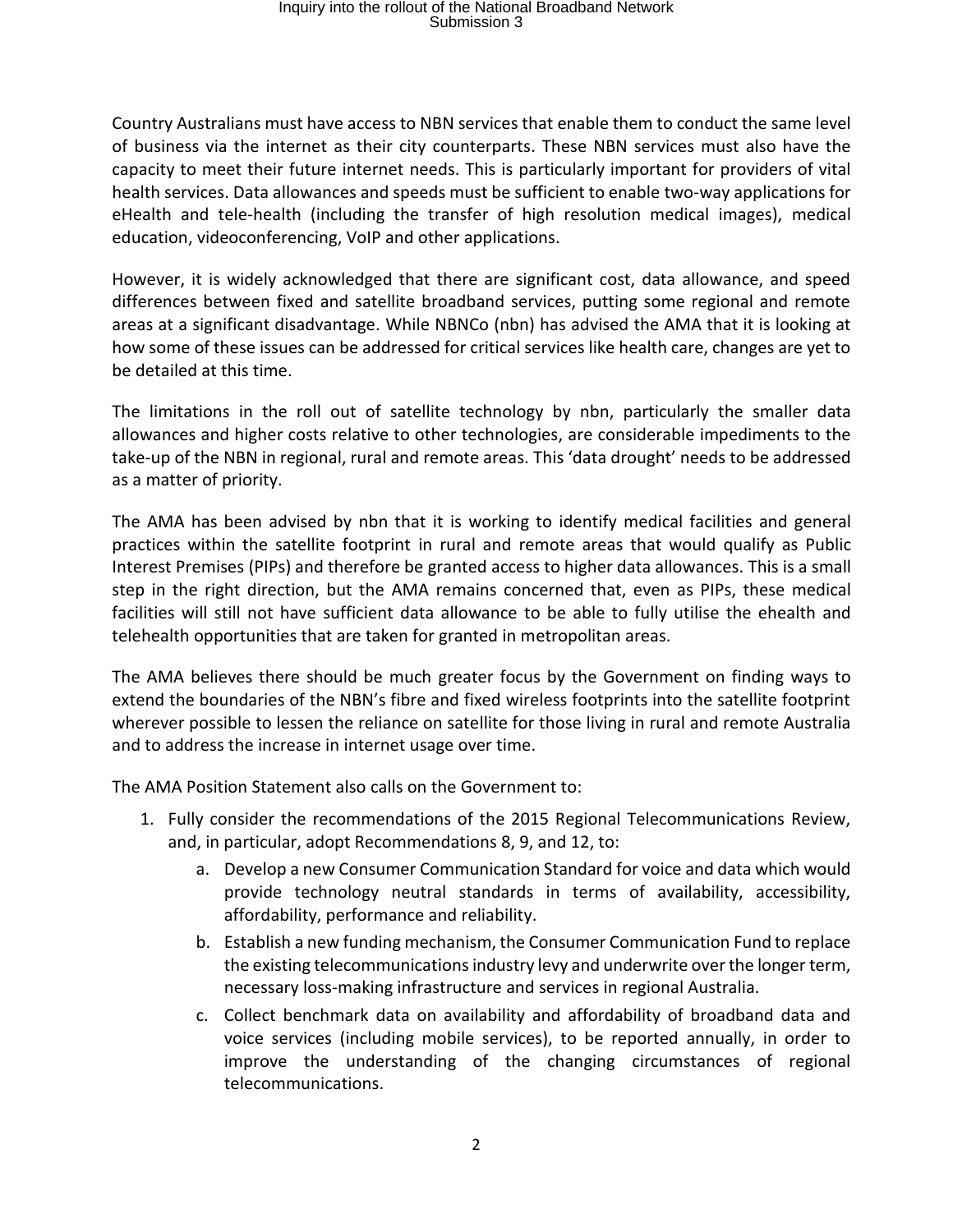- 2. Develop measures to prioritise or optimise the broadband capacity available by satellite for hospitals and medical practices, such as exempting or allocating higher data allowance quotas, or providing a separate data allowance.
- 3. Create universal unmetered online access to government, hospital and health services for people and businesses in rural and remote areas.
- 4. Establish an innovation budget for the development of local infrastructure solutions for rural and remote areas.
- 5. Engage with state and local government and related stakeholders who wish to co-invest or coordinate planning to achieve the optimum overall infrastructure outcome for their area. This could involve public-private partnerships or the leveraging of philanthropic infrastructure funding through, for example, tax concessions.

Specifically in relation to 1(a) above, the AMA recently made a submission to the Productivity Commission on the Telecommunications Universal Service Obligation (TUSO), calling for new safeguards to ensure Australians living in rural and remote areas have equitable access to telecommunications services.

The AMA submission highlights that the current TUSO, which focuses on standard telephone services, is obsolete and needs to recognise the significant developments in telecommunications since the TUSO was first developed.

In recommending the adoption of a new universal service obligation, the AMA proposes that it should apply not only to standard telephone services but also to high speed broadband services, particularly for regional, rural and remote medical centres and hospitals.

With the widely acknowledged potential of the internet to support better health care, the submission argues that the baseline standard for these services must be sufficient to allow affordable and reliable broadband access for eHealth and telehealth, medical education, videoconferencing, VoIP and other applications, regardless of the location of the user or the type of infrastructure available.

The AMA trusts that the above views will be considered in the Joint Standing Committee's inquiry to ensure that doctors, health centres and hospitals in regional, rural and remote Australia have sufficient and affordable broadband connectivity to enable them to make the best use of, and keep pace with, technological advancements in health service delivery, for the benefit of all Australians.

Yours sincerely

Dr Michael Gannon President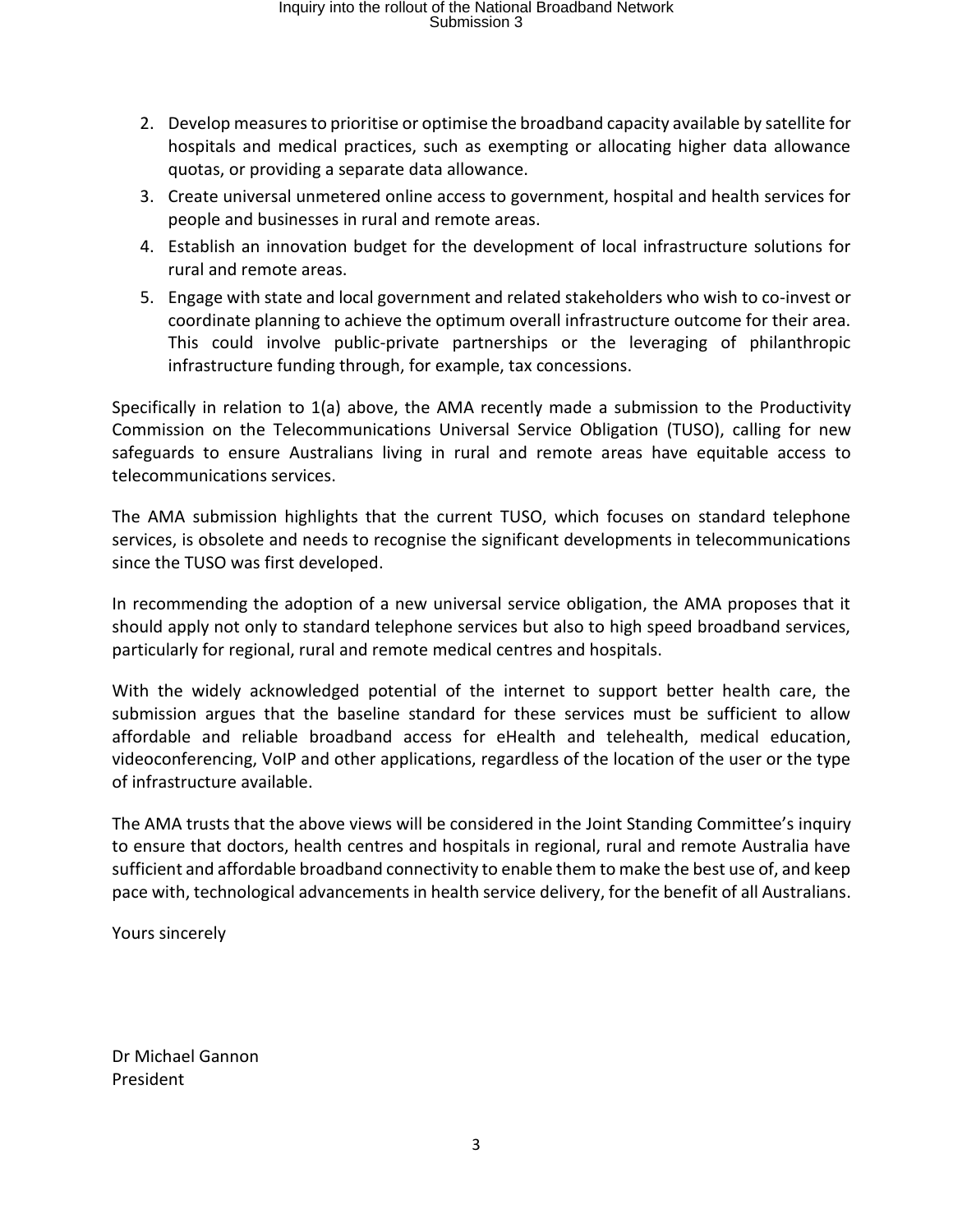

 **AMA POSITION STATEMENT**

### **Better access to high speed broadband for rural and remote health care - 2016**

### **1. Introduction**

Approximately 30 per cent of Australia's population lives outside the major metropolitan areas<sup>i</sup>. Regional, rural and remote Australians often struggle to access health services that urban Australians would see as a basic right. These inequalities mean that they have lower life expectancy, worse outcomes on leading indicators of health, and poorer access to care compared to people in major cities.

In 2016 the AMA conducted a Rural Health Issues Survey, which sought input from rural doctors across Australia to identify key solutions to improving regional, rural and remote health care. The survey identified access to high-speed broadband for medical practices as a key priority.

This result reflects not only the increasing reliance by medical practices on the internet for their day to day operations, but also the increasing opportunities for the provision of healthcare services to rural and remote communities via eHealth and telemedicine. For the full potential of these opportunities to be realised, good quality, affordable, and reliable high-speed internet access is essential.

The AMA recognises that technology-based patient consultations and other telehealth initiatives can improve access to care and can enhance efficiency in medical practice, but the need for better access to high speed broadband goes beyond supporting rural and remote health. In today's world, it is a critical factor to support communities in their daily activities, education, and business, and has the potential to drive innovation and boost the rural economy.

This position statement outlines the importance of better access to high speed broadband for medical practices, other healthcare providers and institutions, and patients, to improve regional, rural and remote health care in Australia, and highlights key solutions for achieving this.

### **2. Internet access in regional rural and remote Australia**

Despite its tremendous growth, internet access is not distributed equally within Australia, and internet use by country people has yet to reach the level of use in capital cities, for a wide range of reasons.

In many country areas the internet connection is still very poor.<sup>ii</sup> In 2015, 80 percent of non-urban Australians had an internet connection at home compared with 89 percent of those in capital cities<sup>iii</sup>. Internet use via mobile phone was much lower in non-urban areas, at 37 percent, compared to 60 percent for capital cities<sup>iv</sup>. This reflects the patchy, unreliable or absent mobile coverage in many rural and remote areas. While mobile broadband use was highest in non-urban areas, at 29 percent, compared to 25 percent in capital cities, mobile broadband is currently not a good solution for business or eHealth, due to the relatively small amounts of data on the relatively costly plans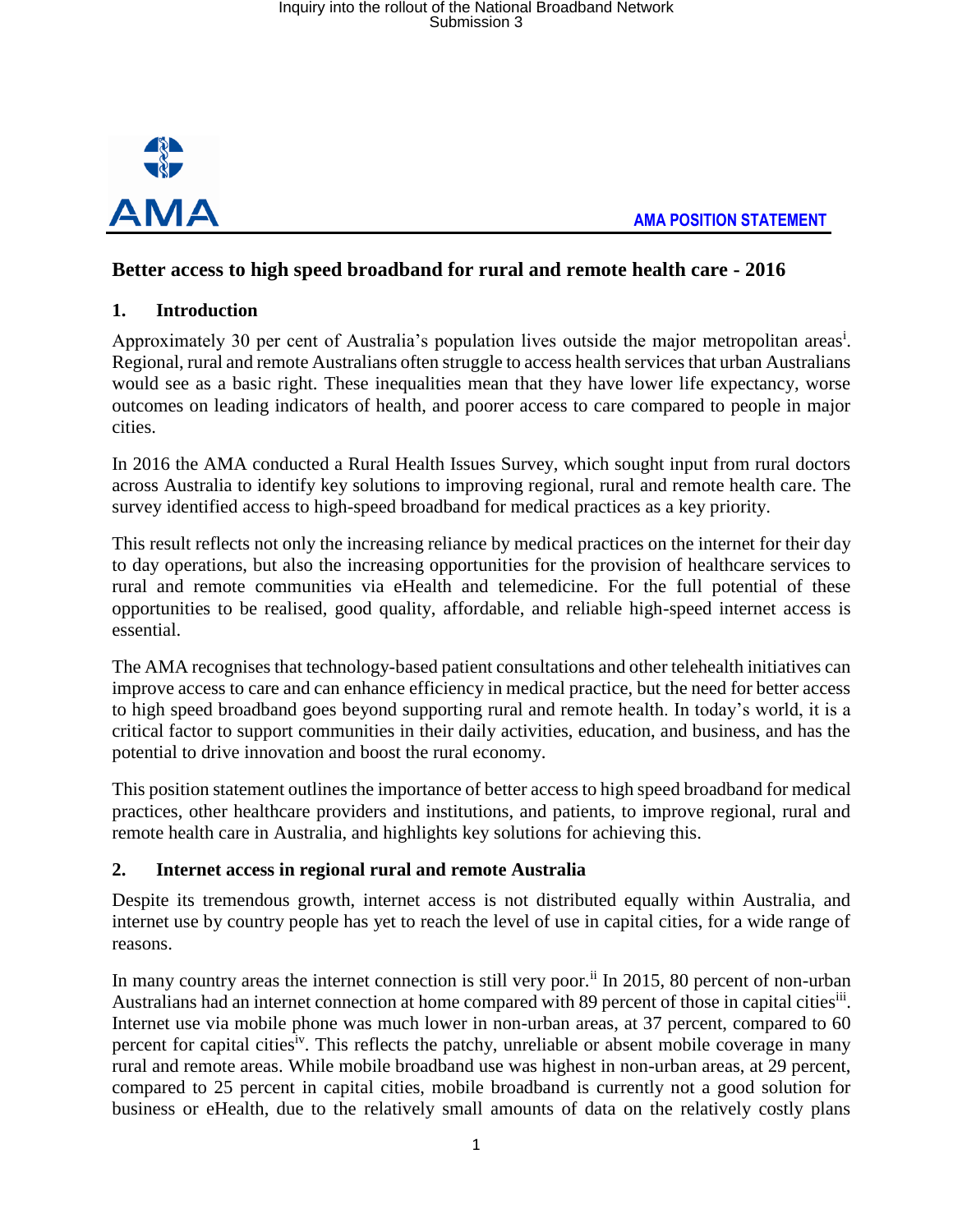available.

Internet services, particularly in more isolated areas, only make available relatively small download allowances and these come at a much higher cost and slower speed than those services available in metropolitan areas.

### **3. Supporting regional rural and remote health**

### 3.1 The need for better access for health services

The health sector needs telecommunications connectivity for health service delivery and management, doing business with Government and complying with Government requirements, continuing professional development, online education, mentoring, and clinical decision and other support.

Health was identified in the Regional Telecommunications Review report<sup>v</sup> as one of the particular segments of the community requiring special consideration. To effectively leverage telecommunications technology to deliver better health outcomes at lower cost in regional, rural and remote areas and to implement new models of health care, both mobile and broadband technology must be reliable, affordable, and supply adequate capacity.

However, the utilisation of telehealth and telemedicine in rural and remote Australia remains patchy and is not used to full potential, because of no, or inadequate internet access. As noted in the Regional Telecommunications Review report<sup> $vi$ </sup>, the ability of hospitals and clinics to support remotely located clinicians and patients via video conferencing and remote monitoring could be severely limited in areas serviced by satellite, which may not be able to consistently and reliably deliver the necessary capacity and technical capability.

The AMA Rural Health Issues Survey received many comments from rural doctors on the problems encountered with poor internet access. For example:

*High-speed broadband [is the] single most critical issue to run practices now, many areas not getting the best from NBN.*

*Internet services by satellite are slow and time consuming. Reliable internet services at reasonable speed and reliability is critical.*

*Internet services are a critical area [of concern]. The NBN has been deficient in providing a comprehensive coverage even in areas that are under 25km from a major regional centre i.e. Orange and Dubbo.*

As mainstream healthcare provision becomes increasingly technology based and requires more and faster broadband services to operate, there is a real risk that regional, rural and remote areas of Australia will be left further and further behind in their ability to provide quality health services.

3.2. The benefits of high speed broadband for rural and remote health care

High-speed affordable broadband connectivity to the Internet has become essential to modern society, and offers widely recognised economic and social benefits, with numerous studies showing a strong link between broadband growth and rapid economic development<sup>vii</sup>. Affordable and reliable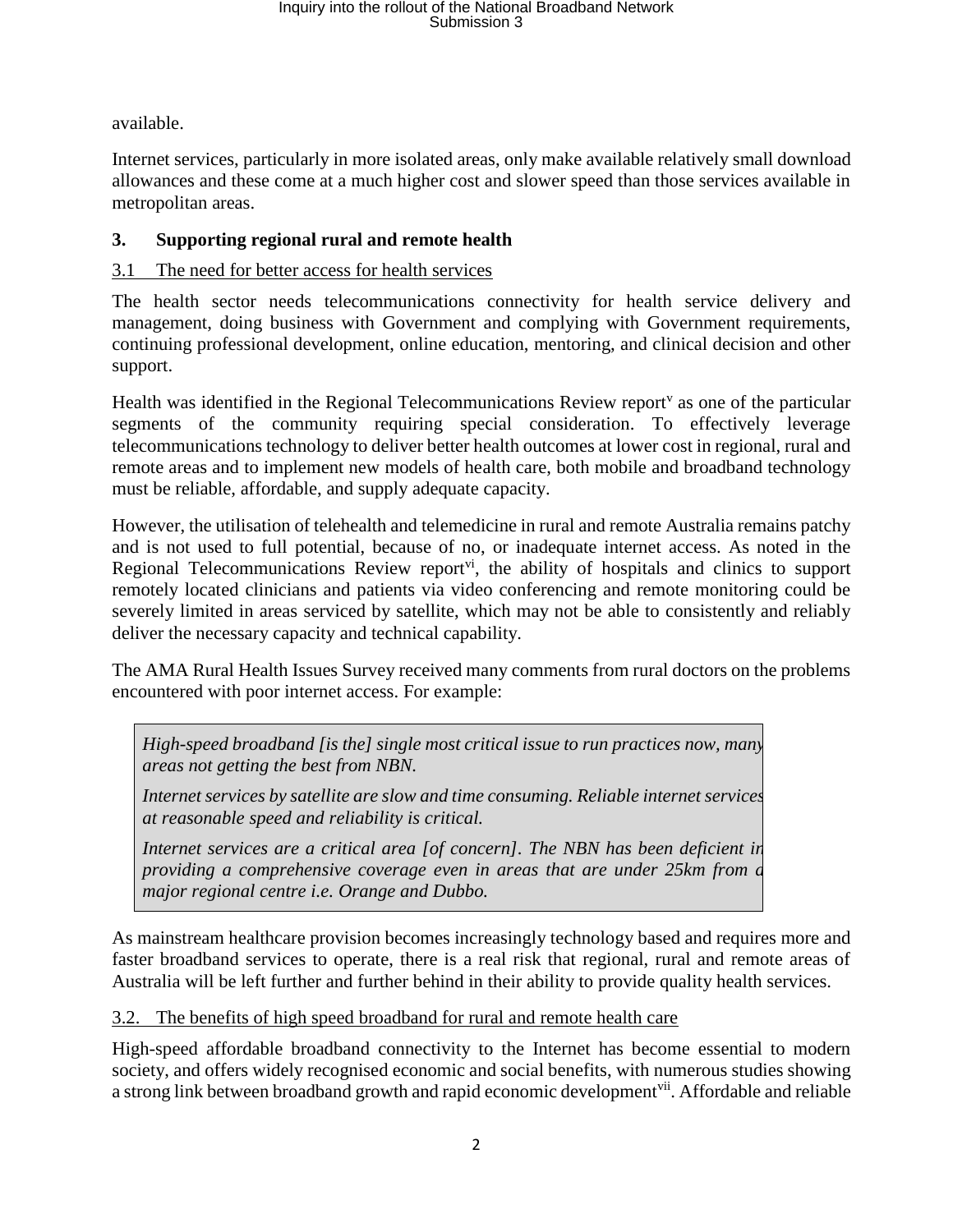broadband access can support the development of new content, applications and services that allow people to work in new ways, changing business processes in ways that stimulate productivity and potentially increase labour-force participation<sup>viii</sup>.

### *3.2.1 Economic benefits*

It has been estimated that in New Zealand, the benefits from broadband-enabled health care could reach around \$6 billion over a 20-year period<sup>ix</sup>. These benefits come from reduced hospital, travel and drug costs and improvements in care. A case study by Deloitte Access Economics shows savings to a single older Australian of \$7,400 per year, with savings to the Government, through reduced health and service provision costs, of over \$14,500<sup>x</sup>.

### *3.2.2 Driving greater efficiency and reducing costs*

Telehealth practice will be one of the most important online services in the broadband future, enabling significant changes to work practices to drive greater efficiency and reduce costs<sup>xi</sup>.

If sufficiently supported, telehealth services, such as video-conferencing, could become more effective in complementing local health services. They could be used to expand specialty care to patients in areas with shortages of health care providers as well as extend primary care to remote areas, reducing the need to travel, and increasing the frequency of patient and primary care provider interactions. By providing timely access to services and specialists, telehealth could improve the ability to identify developing conditions, and thereby reduce the need for more costly treatments and hospitalisations in the future. Telehealth could also help to educate, train and support remote healthcare workers on location and support people with chronic conditions to manage their health.<sup>xii</sup>

A CSIRO [report on home monitoring of chronic disease](http://www.pulseitmagazine.com.au/news/australian-ehealth/3111-csiro-study-shows-massive-return-on-investment-for-at-home-telemonitoring?highlight=WyJicmFua28iXQ=)<sup>xiii</sup>, for example, shows that a modest investment in home monitoring technology, allied to risk stratification tools and remote monitoring, could save the healthcare system up to \$3 billion a year in avoidable admissions to hospital, reduced length of stay and fewer demands on primary care.

### *3.2.3 Supporting eHealth solutions now and into the future*

eHealth encompasses patient access to doctors via online consultation, remote patient monitoring, online tools and resources for patients and doctors, clinical communications between healthcare providers, and professional's access to information databases and electronic health record systems. If sufficiently supported with affordable, high-speed broadband services, eHealth has potential to improve health outcomes at all levels, from preventative health, specialist and acute care and selfmanagement of chronic conditions, through to home monitoring for people living with disabilities<sup>xiv</sup>.

Advances in information technology will act as a catalyst for the development of a range of potential eHealth solutions to some of the challenges faced by rural and remote communities. If available and accessible, improved connectivity will facilitate new and emerging best practice models of health care, such as those which incorporate high definition video conferences, data exchange and high resolution image transfer<sup>xv</sup>.

Technological advancements in health care that could become the way of the future, if affordable and sufficient access to broadband services becomes available, include better point of care diagnostics, resulting in faster, cohesive patient care; biosensors and trackers to allow real time monitoring; 3D printed medical technology products; virtual reality environments that could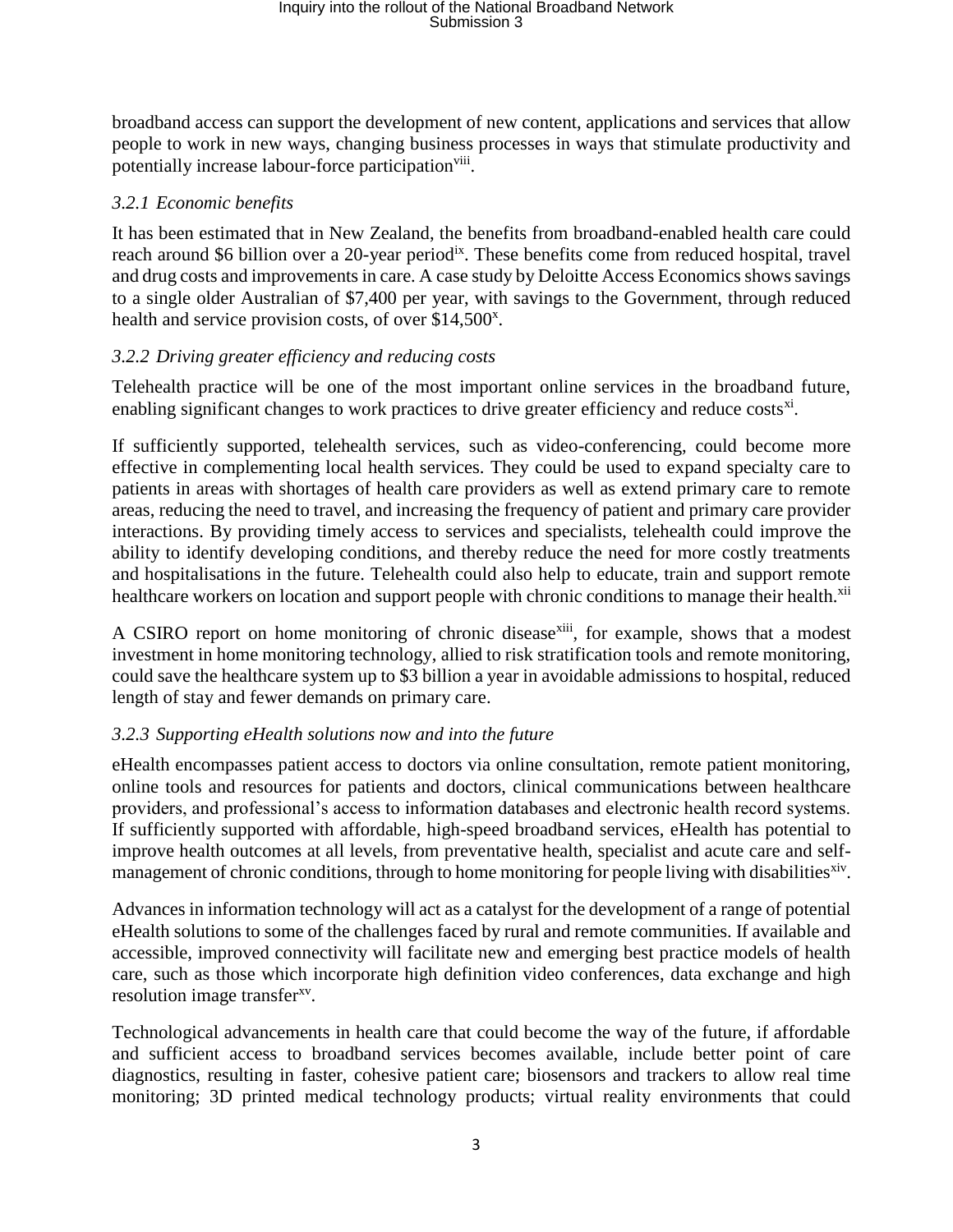accelerate behavioural change in patients; and social media platforms to improve patient experience and track population trends<sup>xvi</sup>.

### *3.2.4 Supporting education and training*

The internet also plays a big part in the lives of doctors and their families, assisting with education and social cohesion. It enables rural doctors to learn from the most current resources, explore treatment options, watch demonstrations of procedures and attend live discussions with experts.

Access to high speed broadband has the potential to change the way medical education, training and supervision is delivered in rural and remote areas<sup>xvii</sup>. As pressure on access to prevocational and vocational training places increases, harnessing this technology to support training is a viable strategy to create additional training places in rural and remote locations and ultimately improve access to specialist services for rural and remote patients.

The use of telehealth and telesupervision as an adjunct to face-to-face teaching will allow doctors in training to remain in rural and remote settings to complete their training, and enhance the likelihood that they will choose to work long term in a rural areas. Improved information and communications technology will enhance the learning experiences for trainees at rural sites and during rural rotations, provide exposure to innovative models of care, and improve supervisor capacity by allowing supervisors to transfer knowledge, supervise and mentor trainees remotely.

Improved telehealth and communication technology infrastructure to support teaching and training at rural sites will also enhance professional collaboration between rural and remote medical generalist practitioners and other specialists in the provision of shared care, skills transfer and education.

The requirement for doctors to maintain their skills is a fundamental component of medical registration. It is important that processes mandated by the Medical Board of Australia, including in revalidation proposals, do not discriminate against medical practitioners working in rural and remote Australia. Access to high speed broadband is an essential support for rural and remote practitioners who must comply with these requirements.

### **4. What can be done to improve broadband access for country Australians?**

The AMA is of the view that high-speed broadband should be available to the same standard and at the same cost to all communities, businesses and services across the whole of Australia. The platforms used must be able to accommodate future developments in information and communications technologies and provide connectivity through suitable combinations of fibre, mobile phone, wireless, and satellite technologies. For rural practices, in order to be incorporated routinely in everyday practice (clinical, educational and administrative), network connectivity must be sufficient, reliable, ubiquitous and dependable.

The Government must ensure that broadband services are affordable in regional, rural and remote Australia. Lack of affordability is regarded as one of the most important barriers to good internet access for country people whose incomes, on average, are 15 per cent lower than those of city people<sup>xviii</sup>.

Government policies play a tremendous role in bringing internet access to underserved groups and regions. Unless issues around equitable and affordable access to telecommunications in regional,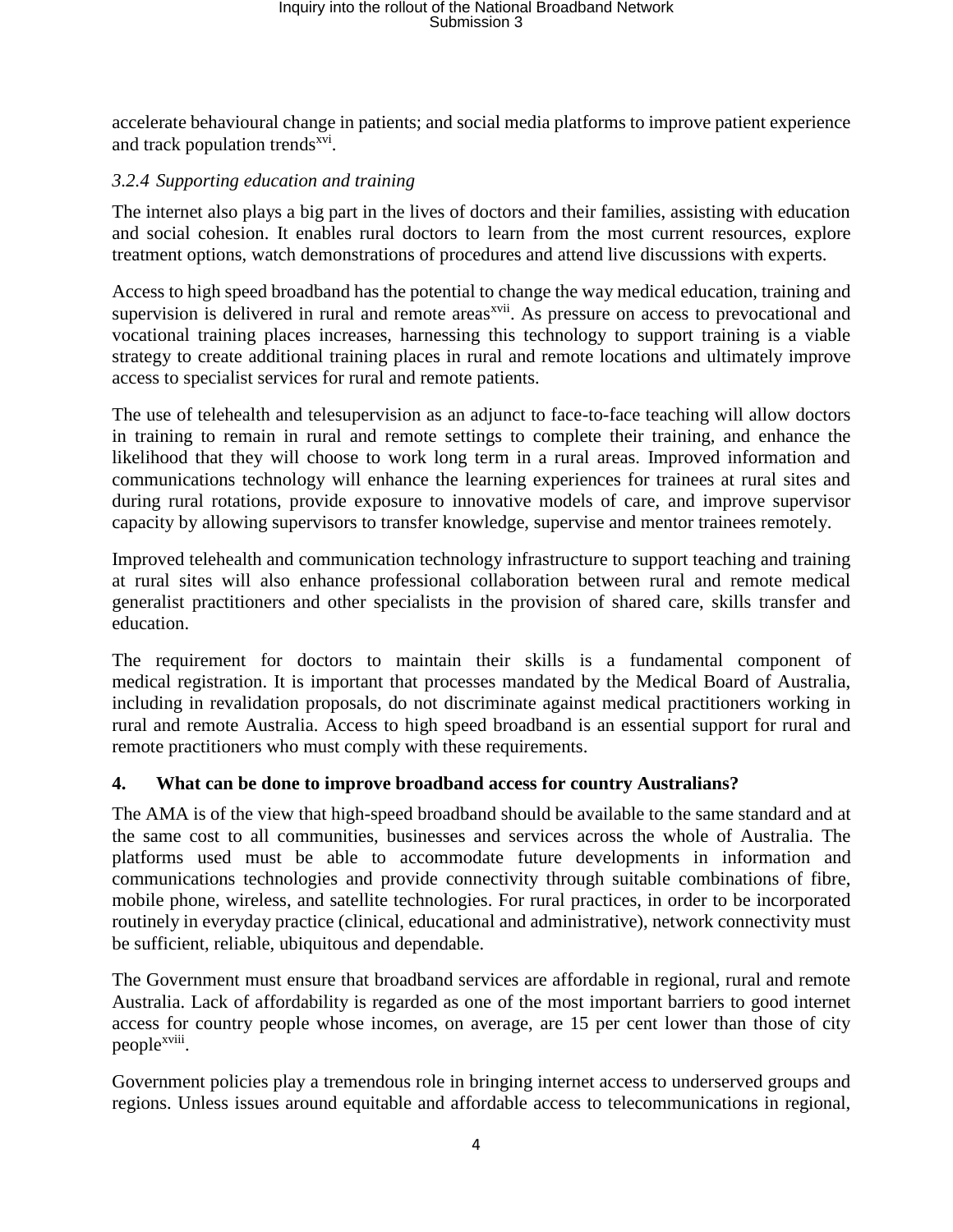rural and remote Australia are addressed, the potential benefits of the digital economy for non-urban Australians will go unrealised.

The AMA urges the Government to consider the following actions:

- Fully consider the recommendations of the 2015 Regional Telecommunications Review, and, in particular, adopt Recommendations 8, 9, and 12, to:
	- o Develop a new Consumer Communication Standard for voice and data which would provide technology neutral standards in terms of availability, accessibility, affordability, performance and reliability.
	- o Establish a new funding mechanism, the Consumer Communication Fund to replace the existing telecommunications industry levy and underwrite over the longer term, necessary loss-making infrastructure and services in regional Australia.
	- o Collect benchmark data on availability and affordability of broadband data and voice services (including mobile services), to be reported annually, in order to improve the understanding of the changing circumstances of regional telecommunications.
- Extend the boundaries of the NBN's fibre cable and fixed wireless footprints and mobile coverage wherever possible.
- Begin an incremental process of terrestrial network expansion over the longer term to address increase in usage over time.
- Develop measures to prioritise or optimise the broadband capacity available by satellite for hospitals and medical practices, such as exempting or allocating higher data allowance quotas, or providing a separate data allowance (as is the case with distance education<sup>xix</sup>).
- Create universal unmetered online access to government, hospital and health services for people and businesses in rural and remote areas.<sup>xx</sup>
- Establish an innovation budget for development of local infrastructure solutions for rural and remote areas.<sup>xxi</sup>
- Engage with state and local government and related stakeholders who wish to co-invest or coordinate planning to achieve the optimum overall infrastructure outcome for their area. This could involve public-private partnerships or the leveraging of philanthropic infrastructure funding through, for example, tax concessions.